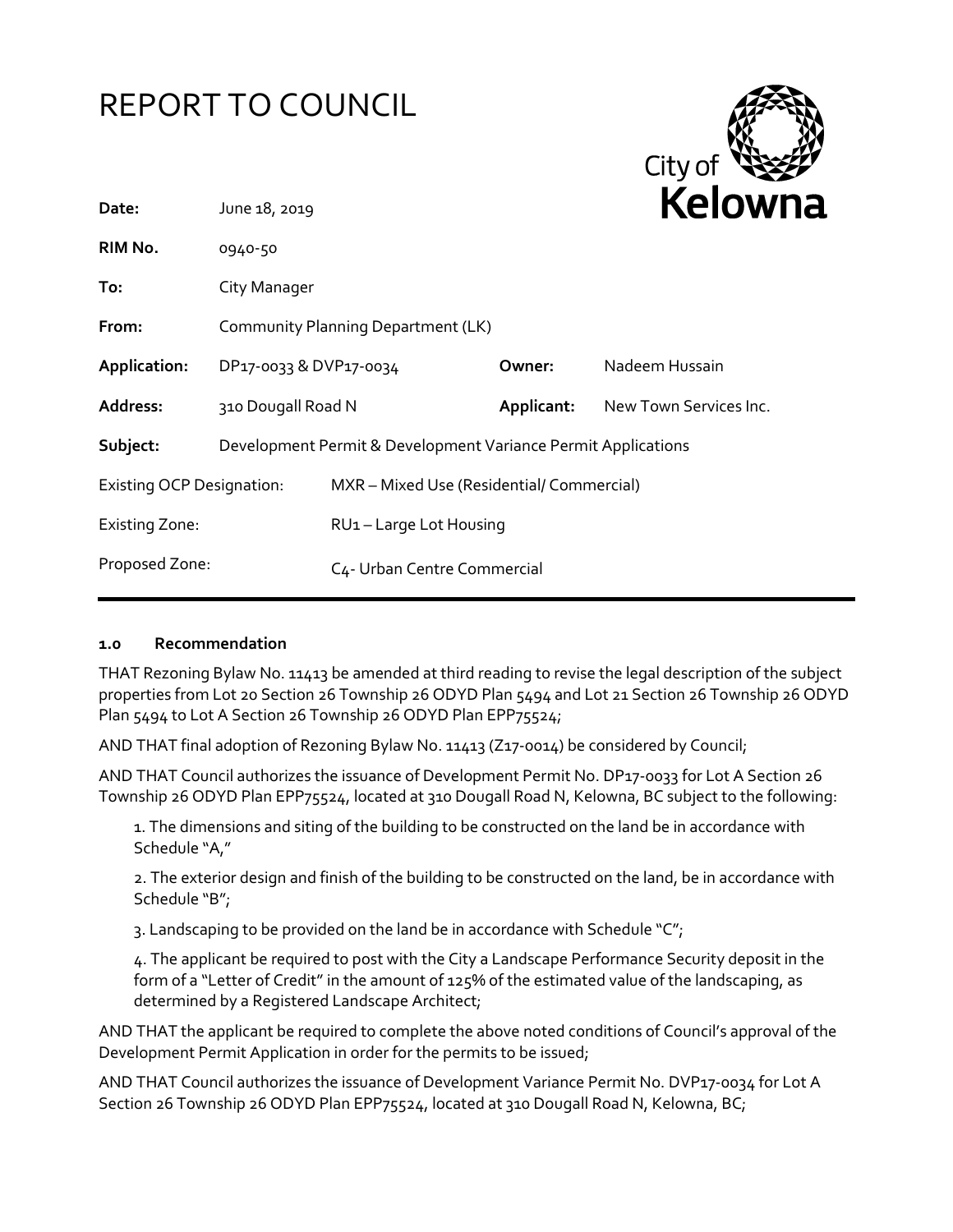AND THAT variances to the following section of Zoning Bylaw No. 8000 be granted:

#### **Section 14.4.5(c): C4 – Urban Centre Commercial Development Regulations**

To vary the required maximum building height from the lessor of 15.0 m or 4 storeys permitted to 15.5 m and 5 storeys proposed;

AND FURTHER THAT this Development Permit and Development Variance Permit is valid for two (2) years from the date of Council approval, with no opportunity to extend.

#### **2.0 Purpose**

To consider the form and character of a proposed 5-storey mixed-use building with a variance to the maximum building height.

#### **3.0 Community Planning**

Community Planning Staff are supportive of the Development Permit and associated variance as the proposal meets many of the objectives and supporting policies of the Official Community Plan (OCP), as well as the applicable Urban Design Guidelines. Some of these include:

- Promote interesting, pedestrian friendly streetscape design and pedestrian linkages;
- Provide for a scale and massing of buildings that promotes a safe, enjoyable living, pedestrian and working experience;
- Incorporate architectural features and detailing of buildings and landscapes that define an area's character;
- Provide outdoor spaces, including rooftops, balconies, patios and courtyards;
- Mitigate the actual and perceived bulk of buildings by utilizing appropriate massing, including:
	- o Architectural elements (e.g. balconies, bay windows, cantilevered floors, cupolas, dormers);
	- o Step back upper floors to reduce visual impact;
	- o Detailing that creates a rhythm and visual interest along the line of the building;
	- $\circ$  Wall projections and indentations, windows and siding treatments as well as varied material textures should be utilized to create visual interest and to articulate building facades.

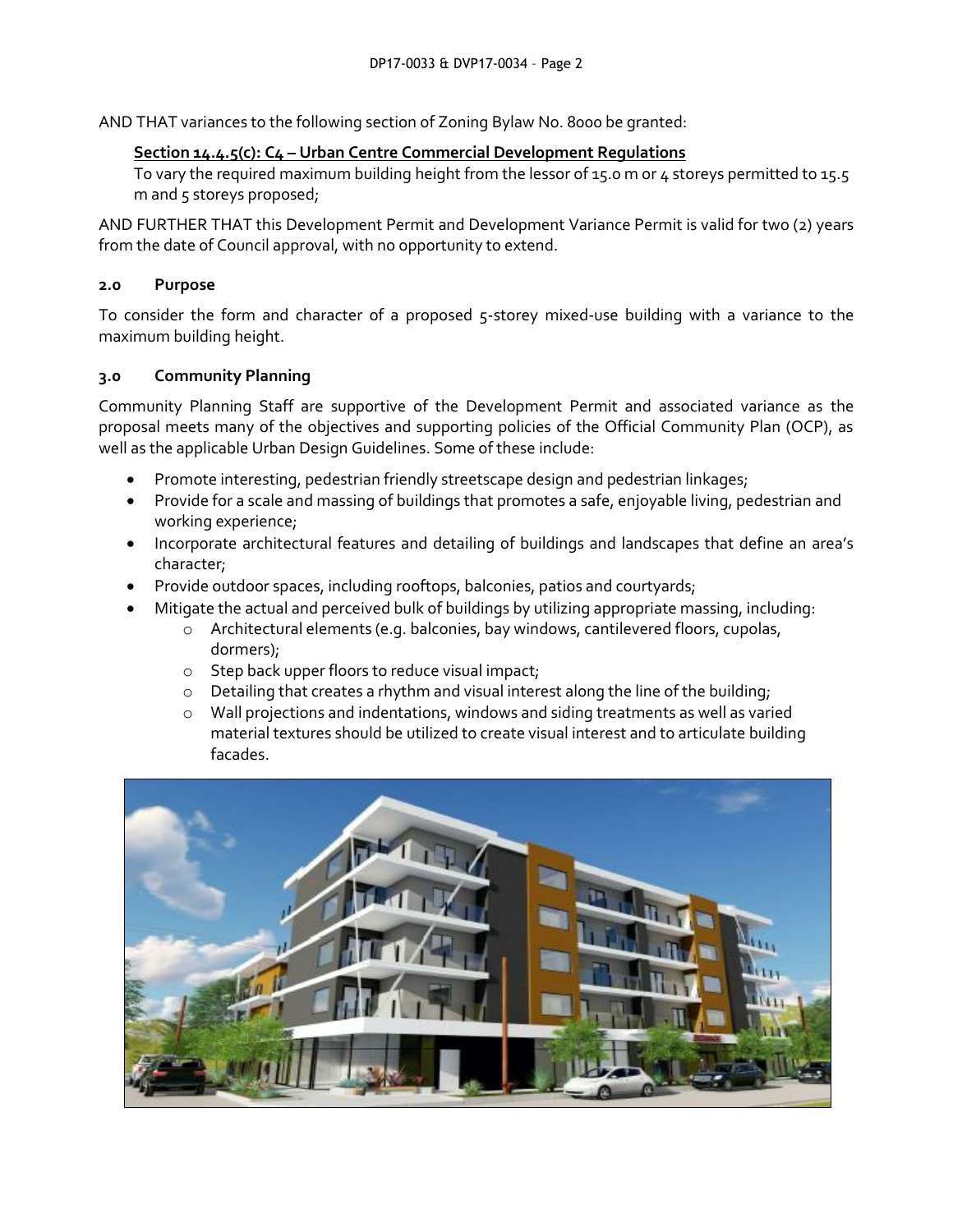The ground floor commercial along Dougall Street is an important objective for the revitalization efforts in the Rutland Urban Centre. As Hwy 33 becomes more vehicle focused due to its provincial highway status, it is the intent to establish Dougall Street as the main boutique retail shopping street effectively creating a 'high street'. Enhanced streetscaping will also be implemented to help the retail experience and overall identity of the area.

The property is within the Rutland Urban Centre and is located on the south side of the McIntosh Road multi-use corridor which will provide good cycling and pedestrian connectivity for the area and to the Rail Trail. The property has a Walk Score of 79 (Very Walkable – Most errands can be accomplished on foot) and a transit score of 40 with a few nearby public transit options. The bike score is 62, make this a very bikeable area.

## **4.0 Proposal**

## 4.1 Project Description

At-grade commercial extends along both Dougall Rd & McIntosh Rd to aide in providing a pedestrian oriented scale and connection along the streetscape. This enhances the public realm at the street level and will add to creating an active and vibrant urban centre.

There are four storeys consisting of 17 condo units above the commercial space and 6 townhouse units above one level of structured parking. The condo units vary in size from bachelor to 1 and 2-bedrooms and the town-homes provide two-master bedrooms each. All units provide spacious balconies and the townhouses and south facing condos open onto a shared courtyard amenity area. This space provides an outdoor gathering area for the building that is screened and private from the public street realm below.

McIntosh Rd is part of the active transportation network; therefore, vehicular crossings are limited. A new mid-block, one-way east/west half lane will be constructed to connect Dougall Rd to the existing north /south lane along the south side of the property. Site access will be from the north/south lane that extends along the west property line. The Zoning Bylaw Regulations for parking stall requirements have been met with the provision of 31 parking stalls. With the proximity to the active transportation corridor, the amount of bicycle stalls provided far exceeds the amount of bike stalls required.

## Form and Character

The buildings' architectural design has strong modern lines with a flat roof design. The main floor has ground-oriented commercial units with entry doors facing both street frontages. The 5-storey building massing is oriented along McIntosh Rd and then steps down to 3-storey townhouses. This reduces the overall scale of the building and provides a height transition to the single-family dwellings located to the south. The building utilizes vertical elements along with articulation and colour variation to provide visual interest to the facades. The provision of generous patios and balconies with large roof overhangs meet the outdoor amenity space requirements as well as providing visual interest to the overall streetscape.

The building utilizes a natural colour palette for the exterior finishes. This includes low-maintenance stucco in varying colours: gray as the primary colour with brown, light gray and white as accent colours to provide warmth to the modern design. Landscaping along the boulevard will separate the pedestrian realm from the street. Tiered landscaping is provided for the upper courtyard patios to delineate and provide privacy to the inhabitants.

## Variance

The applicant is requesting a minor variance to the maximum height from 15 m or 4 storeys to 15.5 m and 5 storeys proposed. The variance applies to the portion of the building which extends along McIntosh Road only. The building height then steps down to three storeys for the townhouses. This provides a transition in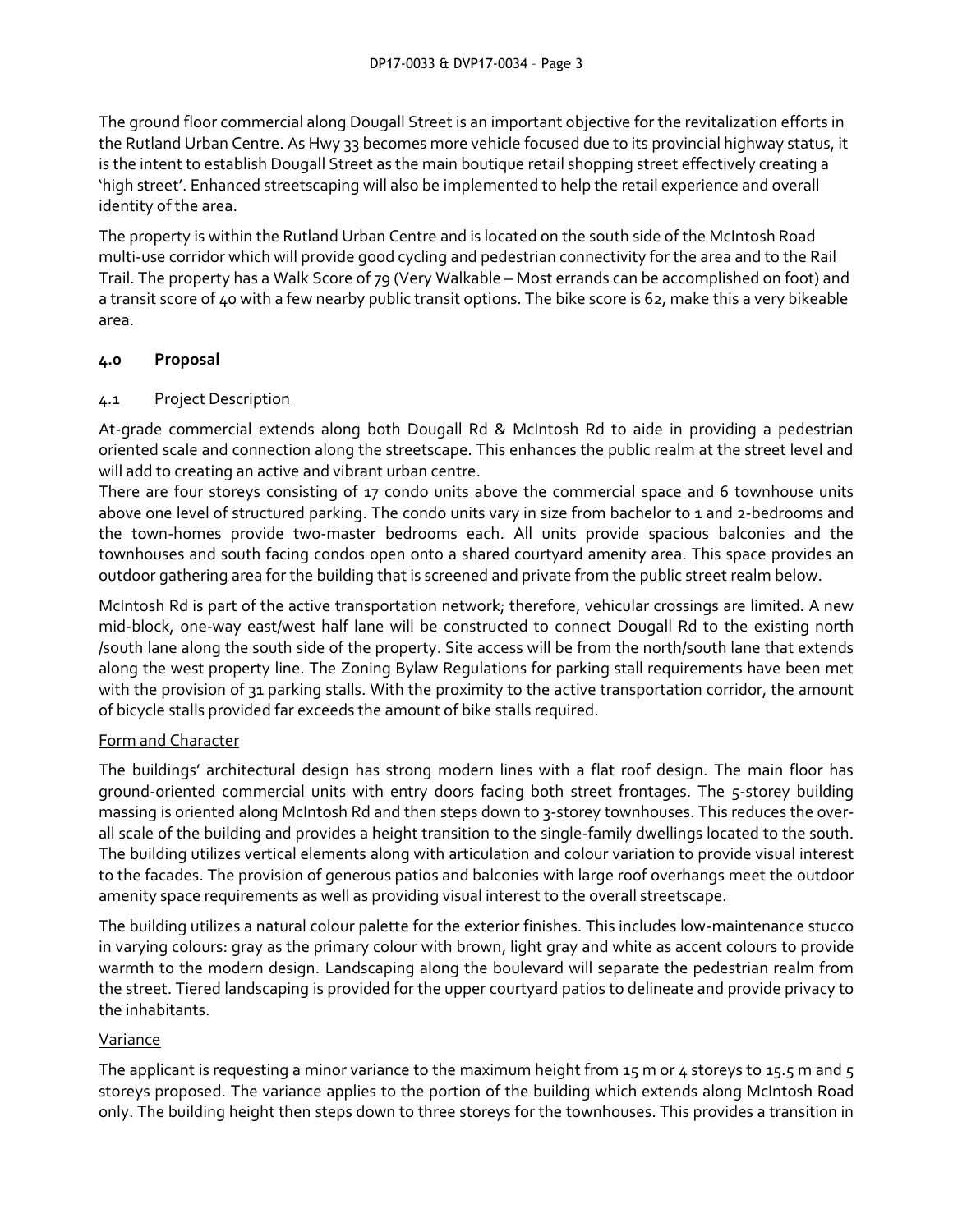massing to the existing single-family homes to the south. With the massing oriented to the north side of the site, shadowing and overlook conflicts are avoided.

#### 4.2 Site Context

The subject property is located at the Southwest corner of the Dougall Road and McIntosh Road intersection. Two parcels were consolidated to a single titled lot and the existing dwellings have been demolished. The parcel is currently bordered by single family development on all sides, with multi developments further south along Dougall Road and across the rear lane. A recently approved apartment building is now under construction at the NE corner of Dougall & McIntosh.

| <b>Orientation</b> | Zoning                                   | <b>Land Use</b>         |
|--------------------|------------------------------------------|-------------------------|
| North              | RU <sub>2</sub> - Medium Lot Housing     | Single Dwelling Housing |
| East               | RU <sub>1</sub> – Large Lot Housing      | Single Dwelling Housing |
| South              | RU <sub>1</sub> -Large Lot Housing       | Single Dwelling Housing |
| West               | C <sub>4</sub> – Urban Centre Commercial | Single Dwelling Housing |

Specifically, adjacent land uses are as follows:

| Context Map |                             |                       |                                   |    |
|-------------|-----------------------------|-----------------------|-----------------------------------|----|
| <b>ANA</b>  | 12 年 12<br>怎<br>Ħ<br>ä<br>۶ |                       | 45<br><b>And</b><br><b>Adjust</b> | 目目 |
|             | ă                           | Ŧ                     |                                   |    |
| E           | HWY 33 W                    | ŧ                     |                                   |    |
| E           | E<br>ŧ                      | 带<br><b>DRDS</b><br>E | 宇<br>日                            | Ľ  |





#### **Subject Property Map:** 300 & 310 Dougall Road

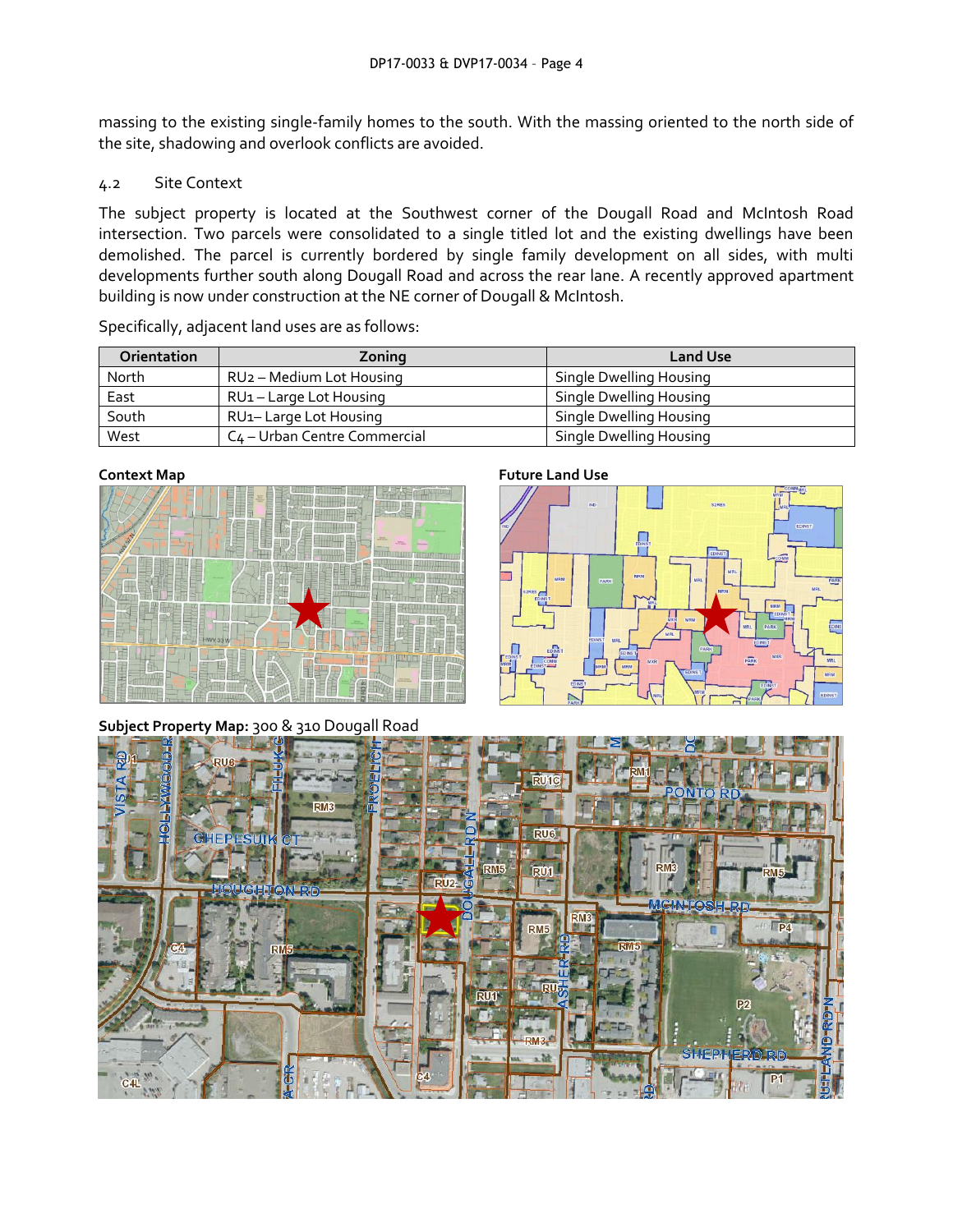| <b>Zoning Analysis Table</b>                                                                            |                             |                                 |  |  |  |
|---------------------------------------------------------------------------------------------------------|-----------------------------|---------------------------------|--|--|--|
| <b>CRITERIA</b>                                                                                         | <b>C4 ZONE REQUIREMENTS</b> | <b>PROPOSAL</b>                 |  |  |  |
| <b>Existing Lot/Subdivision Regulations</b>                                                             |                             |                                 |  |  |  |
| Lot Area                                                                                                | 460 m <sup>2</sup>          | $1667 \, m2$                    |  |  |  |
| Lot Width                                                                                               | 13 <sub>m</sub>             | 37.7 m                          |  |  |  |
| Lot Depth                                                                                               | 30 m                        | 44.3 m                          |  |  |  |
| <b>Development Regulations</b>                                                                          |                             |                                 |  |  |  |
| Floor Area Ratio                                                                                        | 1.47                        | 1.47                            |  |  |  |
| Site Coverage                                                                                           | 75 %                        | 63%                             |  |  |  |
| Height                                                                                                  | 15 m or 4 storeys           | 15.5 m & 5 storeys <sup>o</sup> |  |  |  |
| Front Yard (Dougall Rd)                                                                                 | o m                         | o m                             |  |  |  |
| Flanking Side Yard (McIntosh Rd)                                                                        | o m                         | o m                             |  |  |  |
| Side Yard (south to lane)                                                                               | o m                         | 1.3 <sub>m</sub>                |  |  |  |
| Rear Yard                                                                                               | o m                         | 5.3 <sub>m</sub>                |  |  |  |
| <b>Other Regulations</b>                                                                                |                             |                                 |  |  |  |
| Minimum Parking Requirements                                                                            | 27 stalls                   | 31 stalls                       |  |  |  |
|                                                                                                         | Class I - 12                | Class $1 - 20$                  |  |  |  |
| <b>Bicycle Parking</b>                                                                                  | Class II - $4$              | Class II - 6                    |  |  |  |
| Private Open Space                                                                                      | $331 \, \text{m}^2$         | 495 $m2$                        |  |  |  |
| O Indicates a requested variance to the maximum height from 15 m and 4 storeys to 15.5 m and 5 storeys. |                             |                                 |  |  |  |

#### 4.1 Zoning Analysis Table

#### **5.0 Current Development Policies**

5.1 Kelowna Official Community Plan (OCP)

#### **Development Process**

**Complete Communities.**<sup>1</sup> Support the development of complete communities with a minimum intensity of approximately 35-40 people and/or jobs per hectare to support basic transit service – a bus every 30 minutes. (approx. 206 people / hectare proposed).

**Compact Urban Form.**<sup>2</sup> Develop a compact urban form that maximizes the use of existing infrastructure and contributes to energy efficient settlement patterns. This will be done by increasing densities (approximately 75 - 100 people and/or jobs located within a 400-metre walking distance of transit stops is required to support the level of transit service) through development, conversion, and re-development within Urban Centres (see Map 5.3) in particular and existing areas as per the provisions of the Generalized Future Land Use Map 4.1.

**Streetscaping.**<sup>3</sup> Urban Centre roads should be considered as part of the public space and streetscaped with full amenities (i.e. sidewalks, trees and other planting, furniture, bike facilities, boulevards, etc.).

**Rutland Urban Centre.**<sup>4</sup> Ensure that the urban design for Uptown Rutland clearly differentiates this commercial district from others in the City and interior of BC. This will be pivotal to making the bus exchange area and redevelopment of Rutland a success. To this end, redevelopment should:

 feature special architecture and/or landmarks that draw the interest of passers-by at the northeast and northwest corners of the Highway 33 and Dougall Road intersection as these are important sites

<sup>-</sup><sup>1</sup> City of Kelowna Official Community Plan, Policy 5.2.4 (Development Process Chapter).

<sup>&</sup>lt;sup>2</sup> City of Kelowna Official Community Plan, Policy 5.2.3 (Development Process Chapter).

<sup>&</sup>lt;sup>3</sup> City of Kelowna Official Community Plan, Policy 5.8.1 (Development Process Chapter).

<sup>4</sup> City of Kelowna Official Community Plan, Policy 5.20.1 (Development Process Chapter).